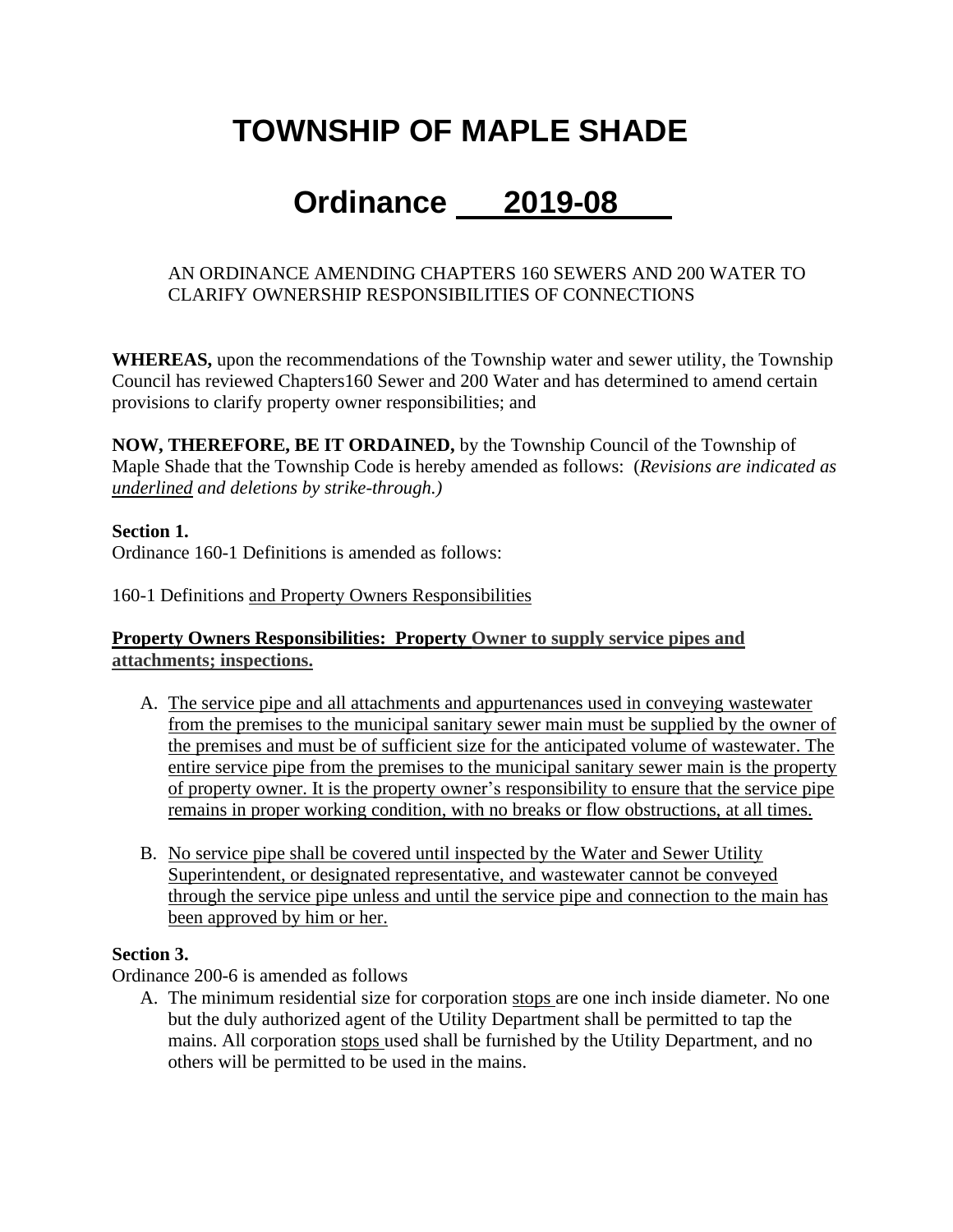#### **Section 4.**

Ordinance 200-8 Owner to supply service pipes and attachments; inspections is amended as follows:

200-8 Owner to supply service pipes and attachments; inspections.

A. The service pipe and all attachments and appurtenances used in supplying water from the corporation stop at the main to the point of delivery must be supplied by the owner of the premises and must be of sufficient strength and be in proper condition so as to withstand at any time the pressure put upon the mains when all water outlets are closed and not in use. The entire service pipe from the corporation stop to the point of delivery, with the exception of the water meter, is the property of the property owner. The property owner is responsible for the maintenance and repair of the service pipe.

The service box above the curb stop is the property of the property owner. The property owner is responsible for ensuring that the curb stop is accessible through the service box at all times. Maple Shade Utilities may attempt to remove any dirt which may have entered the service box at the request of the property owner as a courtesy. If the service box cannot be cleared by the utility or if the service box has shifted, the property owner is responsible for correcting the condition within 10 days.

The curb stop is the property of the property owner. As a courtesy, Maple Shade Utilities may operate the curb stop at the request of the property owner or in an emergency to turn water service on or off, however, the utility cannot be held responsible for any damage to the curb stop, or failure of the curb stop, resulting from attempting to operate the curb stop.

B. No service pipe shall be covered until inspected by the Water and Sewer Utility Superintendent, or designated representative, and water shall not be furnished unless and until the service pipe and connections from the main to and including the water meter shall have been approved by him or her.